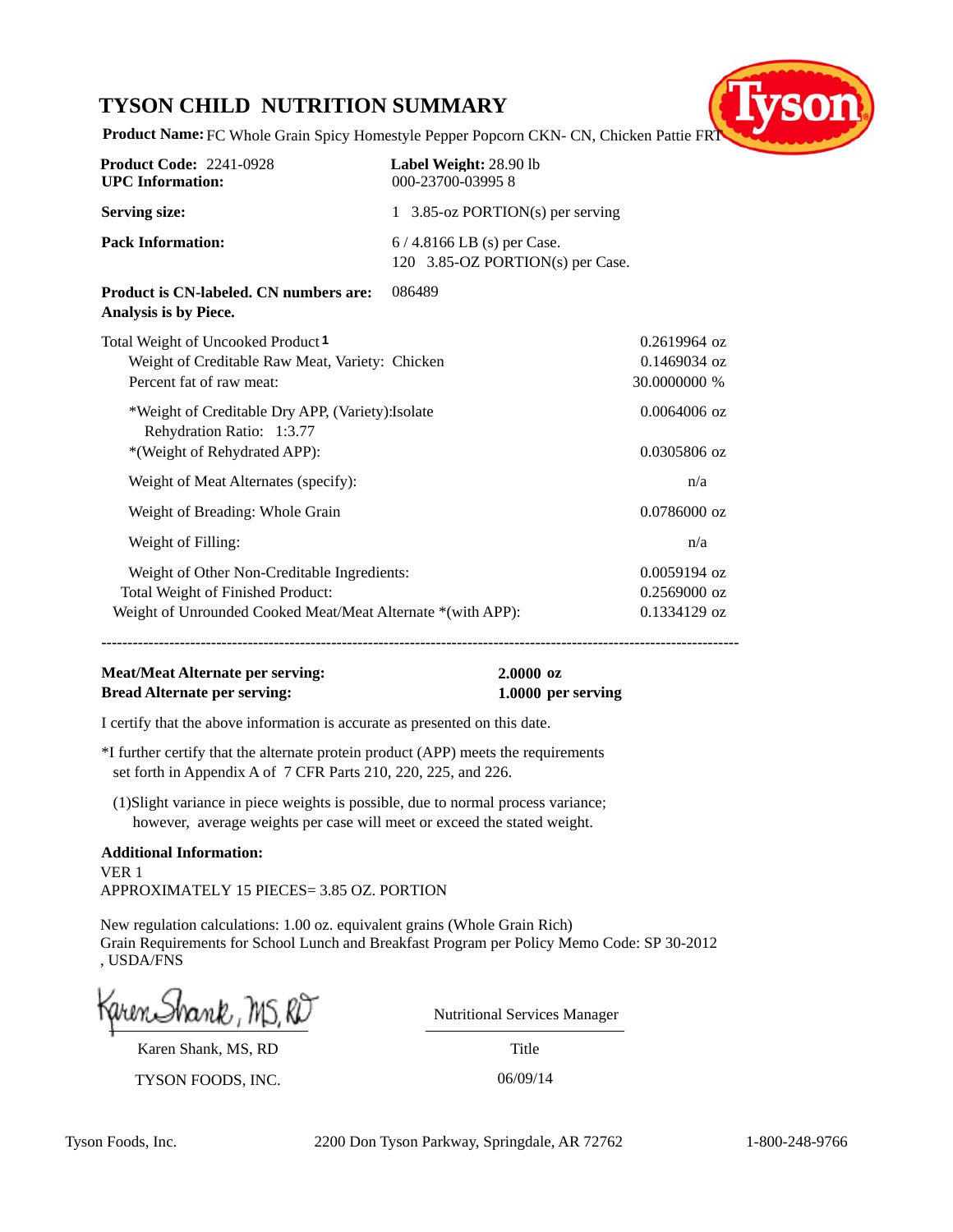

# **Spicy Homestyle Whole Grain** *Popcorn Chicken Bites***®, w/ISP**

Product Code: 2241-928 UPC Code: 00023700039958

### **PREPARATION**

Appliances vary, adjust accordingly. Convection Oven 5-6 minutes at 375°F from frozen. Deep Fry 1-2 minutes at 350°F from frozen.

## **PIECE COUNT**

120 PORTION(s) per Case (Minimum of 1800 pieces per case; approximately 15 pieces per portion.)

### **MASTER CASE**

| Gross<br>Weight      | $31.4551$ IB | Width:  | 15.625 IN |
|----------------------|--------------|---------|-----------|
| <b>Net</b><br>Weight | 28.9 LB      | Length: | 23.5 IN   |
| Cube:                | 1.78 FT      | Height: | 8.375 IN  |

## **PALLET CONFIGURATION**



## **STORAGE**

| Shelf Life:     | 270 days |
|-----------------|----------|
| Storage Temp:   | 0 F      |
| Storage Method: | Frozen   |

## **Nutrition Facts**

Serving Size: CN SVG 15 PCE (108g) Servings Per Container: About 120

**PAL** ൈ Ո

| Amount Per Serving<br>Calories 280                                                                                                        | Calories from Fat 160 |
|-------------------------------------------------------------------------------------------------------------------------------------------|-----------------------|
|                                                                                                                                           | % Daily Value*        |
| Total Fat 17g                                                                                                                             | 26%                   |
| Saturated Fat 3g                                                                                                                          | 15%                   |
| Trans Fat 0g                                                                                                                              |                       |
| Polyunsaturated Fat 8g<br>Monounsaturated Fat 6q                                                                                          |                       |
| Cholesterol 40mg                                                                                                                          | 13%                   |
| Sodium 820mg                                                                                                                              | 34%                   |
| Total Carbohydrate 15g                                                                                                                    | 5%                    |
| Dietary Fiber 2g                                                                                                                          | 8%                    |
| Sugars 1g                                                                                                                                 |                       |
| Protein 15g                                                                                                                               | 30%                   |
| Vitamin A 0%                                                                                                                              | Vitamin C 0%          |
| Calcium %                                                                                                                                 | Iron $10%$            |
| * Percent daily values are based on a 2,000 calorie<br>diet. Your daily values may be higher or lower<br>depending on your calorie needs. |                       |

#### **CN Label:** Yes

#### **CN Label Numbers:** 090430

**CN Statement:** Each 3.85 oz. portion (by weight) of popcorn chicken pattie fritters provides 2.00 oz. equivalent meat/meat alternate and 1.00 oz. equivalent grains for Child Nutrition Meal Pattern Requirements.

To obtain a signed copy of the CN statement for this item, please contact the Tyson Food Service Concierge via [e-mail](mailto:fscomments@tyson.com) or call 1-800 - 248 -9766.

#### **INGREDIENTS**

Chicken, water, isolated soy protein, chicken seasoning (salt, yeast extract, maltodextrin, sugar, corn syrup solids, wheat flour, citric acid, sodium diacetate, dextrose, lactose, corn starch, disodium inosinate and disodium guanylate, dried chicken, natural flavor, spice extractives, dried chicken broth, lactic acid, artificial flavor), sodium phosphates, salt. BREADED WITH: Whole wheat flour, water, enriched wheat flour (enriched with niacin, reduced iron, thiamine mononitrate, riboflavin, folic acid), whole grain yellow corn flour, salt, spices, rice flour, leavening (sodium acid pyrophosphate, sodium bicarbonate), garlic powder, dextrose, sugar, extractives of paprika and turmeric, yeast, spice extractives, yellow corn flour, maltodextrin, malic acid, natural flavor. Breading set in vegetable oil.

CONTAINS milk, soy, wheat



**tysonfoodservice.com** 1-800-24-TYSON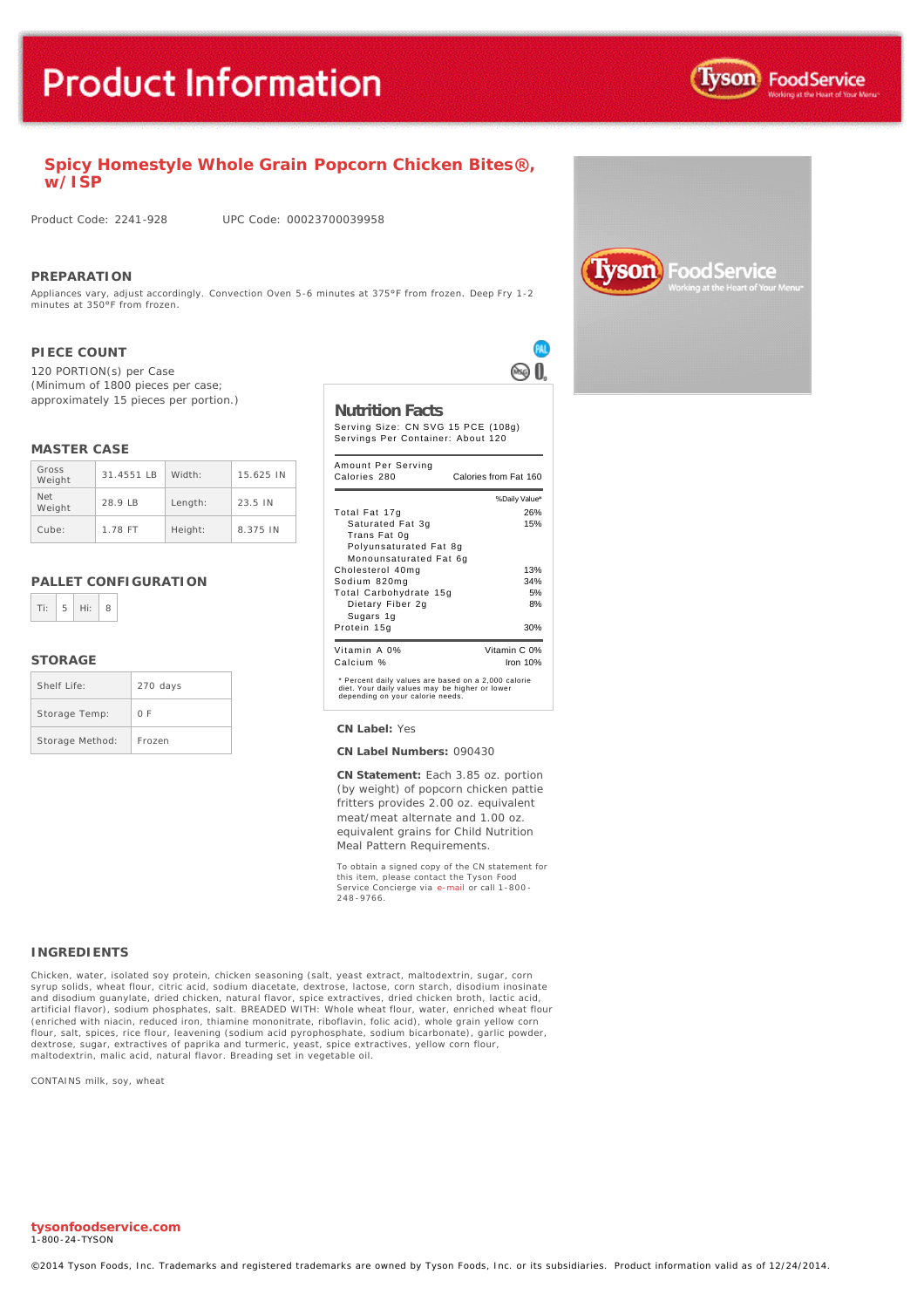| Product:                  | 2241                     | <b>Brand: 0328</b>                                                                                                                     |                       |                        | Formula ID: 2241328NOC001 |      |
|---------------------------|--------------------------|----------------------------------------------------------------------------------------------------------------------------------------|-----------------------|------------------------|---------------------------|------|
|                           |                          | <b>Nutrition Facts</b>                                                                                                                 |                       |                        |                           |      |
|                           |                          | Serving Size: 15 PIECES (108g)                                                                                                         |                       |                        |                           |      |
|                           |                          | Servings Per Container: About 120                                                                                                      |                       |                        |                           |      |
| <b>Amount Per Serving</b> |                          |                                                                                                                                        |                       |                        |                           | Stat |
| Calories 280              |                          |                                                                                                                                        | Calories from Fat 160 |                        |                           | As ( |
|                           |                          |                                                                                                                                        |                       |                        | % Daily Values *          |      |
| <b>Total Fat</b>          | 17 g                     |                                                                                                                                        |                       |                        | 26 %                      |      |
|                           | Saturated Fat 3 g        |                                                                                                                                        |                       |                        | 15 %                      |      |
| <b>Trans Fat</b>          | 0 <sub>g</sub>           |                                                                                                                                        |                       |                        |                           |      |
|                           | Polyunsaturated Fat      | 8g                                                                                                                                     |                       |                        |                           |      |
|                           | Monounsaturated Fat      | 6g                                                                                                                                     |                       |                        |                           |      |
|                           | <b>Cholesterol</b> 40 mg |                                                                                                                                        |                       |                        | 13 %                      |      |
| Sodium 820 mg             |                          |                                                                                                                                        |                       |                        | 34 %                      |      |
|                           | Total Carbohydrate 15 g  |                                                                                                                                        |                       |                        | 5 %                       |      |
|                           | Dietary Fiber 1 g        |                                                                                                                                        |                       |                        | 4 %                       |      |
| <b>Sugars</b>             | 1 g                      |                                                                                                                                        |                       |                        |                           |      |
| Protein $15 g$            |                          |                                                                                                                                        |                       |                        | 30 %                      |      |
|                           |                          |                                                                                                                                        |                       |                        |                           |      |
| Vitamin A                 | $0\%$                    |                                                                                                                                        |                       | Vitamin C              | $0\%$                     |      |
| Calcium                   | 2%                       |                                                                                                                                        |                       | Iron                   | $10\%$                    |      |
|                           |                          | * Percent Daily Values are based on a 2,000 calorie diet. Your<br>daily values may be higher or lower depending on your calorie needs. |                       |                        |                           |      |
|                           |                          | Calories                                                                                                                               | 2,000                 | 2,500                  |                           |      |
| <b>Total Fat</b>          |                          | Less than                                                                                                                              | 65g                   | 80 <sub>g</sub>        |                           |      |
| Sat Fat<br>Cholesterol    |                          | Less than<br>Less than                                                                                                                 | 20g<br>300mg          | 25g                    | 300 <sub>mg</sub>         |      |
| Sodium                    |                          | Less than                                                                                                                              | 2,400mg               |                        | 2,400mg                   |      |
| <b>Total Carbohydrate</b> |                          |                                                                                                                                        | 300g                  | 375g                   |                           |      |
| Dietary Fiber<br>Protein  |                          |                                                                                                                                        | 25g<br>50g            | 30 <sub>g</sub><br>63g |                           |      |
| Calories per gram:        |                          |                                                                                                                                        |                       |                        |                           |      |
| Fat 9                     |                          | Carbohydrate 4                                                                                                                         |                       | Protein 4              |                           |      |



**Status is: WORKING Calories 48** Of: 11/17/2010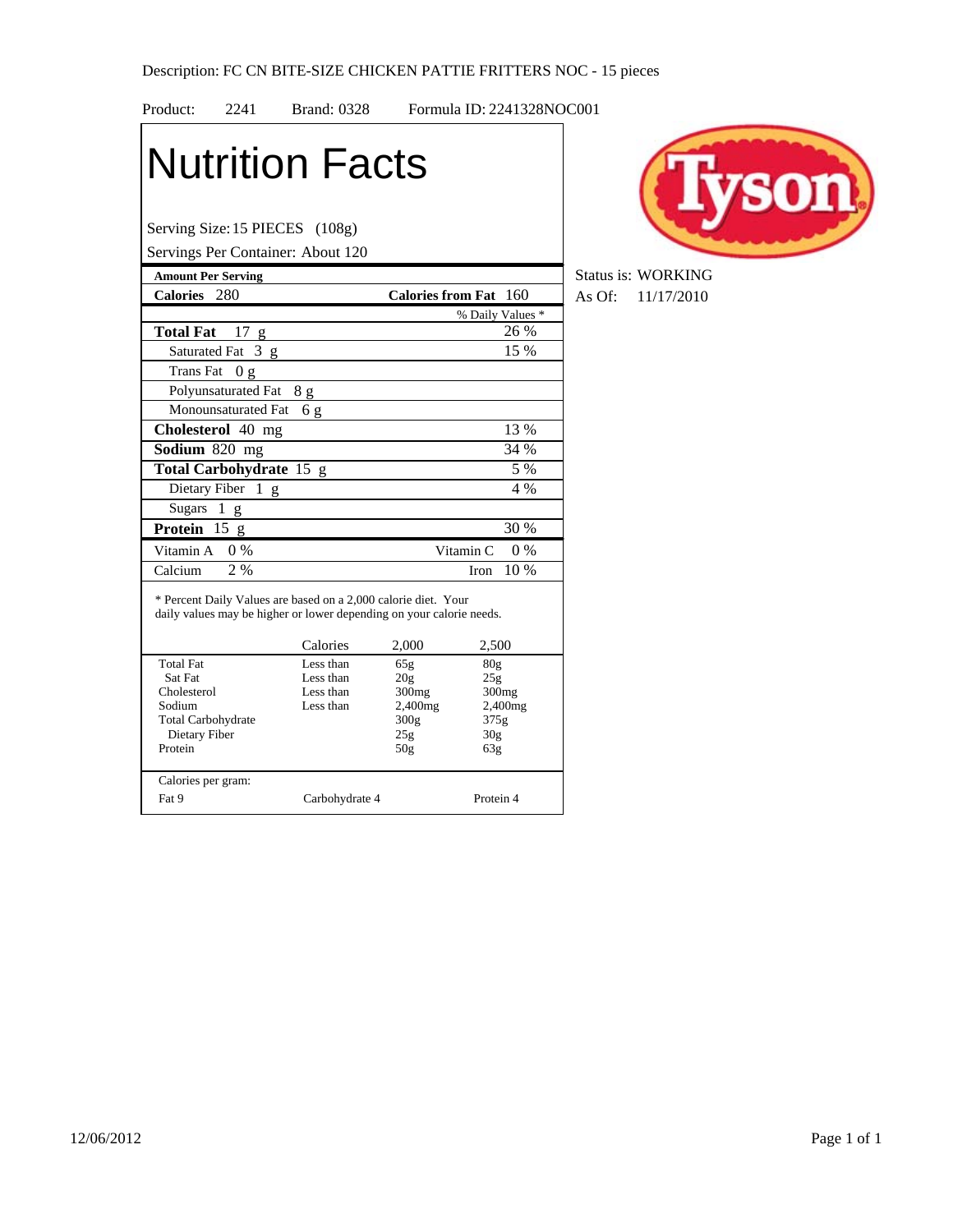

 $+$ 

 $\overline{\phantom{a}}$ 

 $\mathsf I$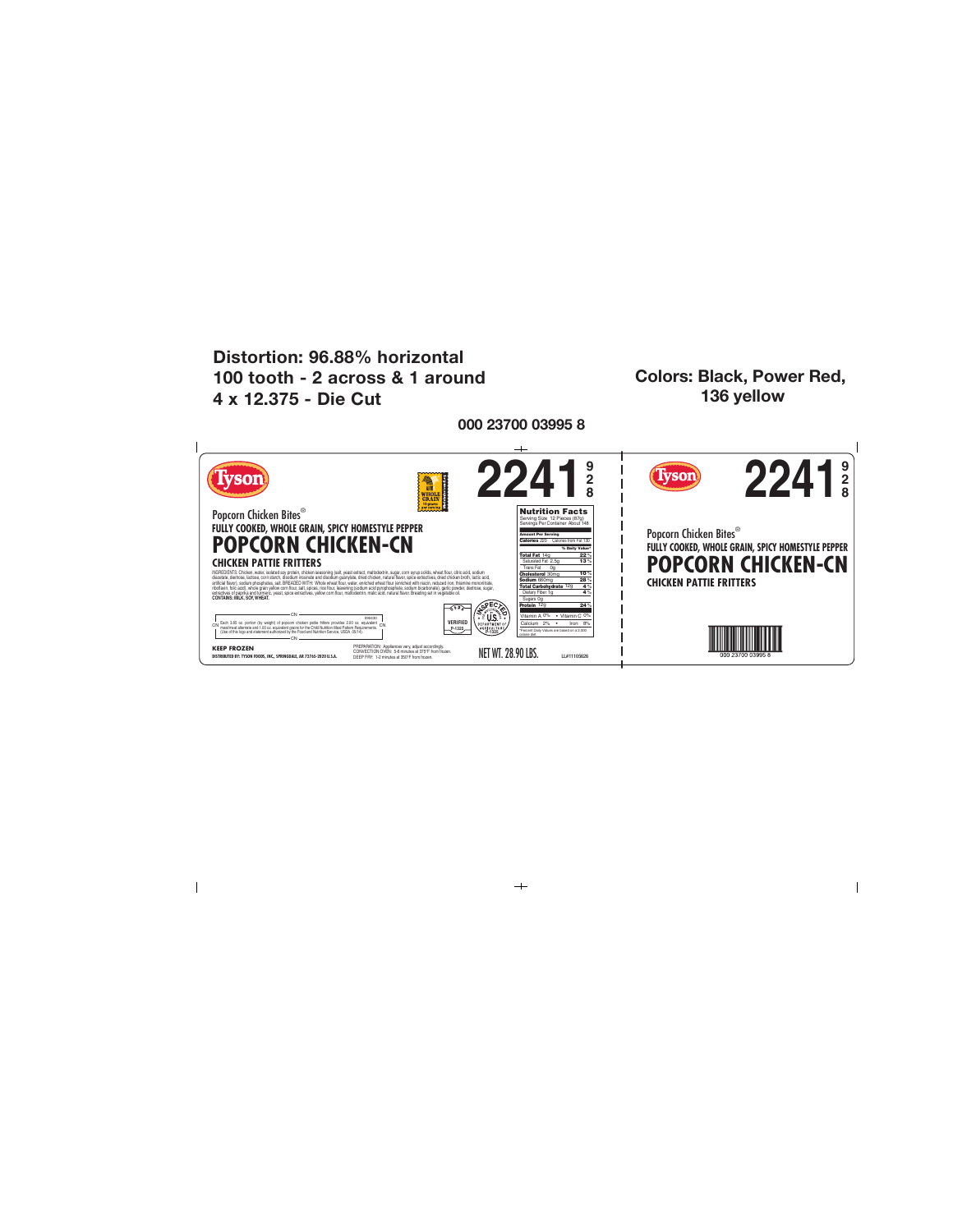

## **Tyson Foods, Inc.**

# Sample Product Formulation Statement (Product Analysis) for Meat/Meat Alternate (M/MA) **Products**

Child Nutrition Program operators should include a copy of the label from the purchased product carton in addition to the following information on letterhead signed by an official company representative.

EDCOMCWicken-CN Code No.: 2241-928 Product Name: 1 Case/Pack/Count/Portion/Size: 28.9#NC / M/20 portions<br>1Portion=3.8502 (Appinx 15pc) Manufacturer:  $\sigma_{DQ}$ I. Meat/Meat Alternate

Please fill out the chart below to determine the creditable amount of Meat/Me

| <b>Description of Creditable</b><br><b>Ingredients</b> per<br><b>Food Buying Guide (FBG)</b> | <b>Ounces per Raw</b><br><b>Portion of Creditable</b><br>Ingredient | <b>Multiply</b> | <b>FBG Yield/</b><br><b>Servings</b><br>Per Unit | <b>Creditable</b><br>Amount * |
|----------------------------------------------------------------------------------------------|---------------------------------------------------------------------|-----------------|--------------------------------------------------|-------------------------------|
| Boneless Chicken WISKin in                                                                   | 0.1469034                                                           |                 |                                                  | 0.1028323                     |
| Nat. Prop.                                                                                   |                                                                     |                 |                                                  |                               |
|                                                                                              |                                                                     |                 |                                                  |                               |
| A. Total Creditable M/MA Amount <sup>1</sup>                                                 |                                                                     |                 |                                                  | $O_11028323$                  |

\*Creditable Amount - Multiply ounces per raw portion of creditable ingredient by the FBG Yield Information.

# II. Alternate Protein Product (APP)

If the product contains APP, please fill out the chart below to determine the creditable amount of APP. If APP is used, you must provide documentation as described in Attachment A for each APP used.

| Description of APP,<br>manufacture's name,<br>and code number                    | <b>Ounces</b><br>Dry APP<br><b>Per Portion</b> | <b>Multiply</b> | $%$ of<br><b>Protein</b><br>$As-Is*$ | Divide by<br>$18**$ | <b>Creditable</b><br>Amount<br>$APP***$ |
|----------------------------------------------------------------------------------|------------------------------------------------|-----------------|--------------------------------------|---------------------|-----------------------------------------|
| thoplus 500F, Solae                                                              | 0.00104006                                     |                 | 86                                   | $\div$ by 18        | 0.0305806                               |
|                                                                                  |                                                |                 |                                      | $\div$ by 18        |                                         |
|                                                                                  |                                                |                 |                                      | $\div$ by 18        |                                         |
| <b>B.</b> Total Creditable APP Amount <sup>1</sup>                               |                                                |                 |                                      |                     | 0.0305806                               |
| C. TOTAL CREDITABLE AMOUNT $(A + B$ rounded down to<br>nearest $\frac{1}{4}$ oz) |                                                |                 |                                      |                     | 0.1334x 15=                             |

Percent of Protein As-Is is provided on the attached APP documentation.

\*\*18 is the percent of protein when fully hydrated.

\*\*\* Creditable amount of APP equals ounces of Dry APP multiplied by the percent of protein as-is divided by 18. <sup>1</sup>Total Creditable Amount must be rounded down to the nearest 0.25oz (1.49 would round down to 1.25 oz meat equivalent). Do not round up. If you are crediting M/MA and APP, you do not need to round down in box A (Total Creditable M/MA Amount) until after you have added the Total Creditable APP Amount from box B to box C.

Total weight (per portion) of product as purchased

| - 1 | $\sim$ |  |
|-----|--------|--|
|     |        |  |

Total creditable amount of product (per portion)

 $2.00$   $cm$ 

(Reminder: Total creditable amount cannot count for more than the total weight of product.)

I certify that the above information is true and correct and that a  $\frac{3.85}{1.85}$  ounce serving of the above product (ready for serving) contains 2.06 ounces of equivalent meat/meat alternate when prepared according to directions.

I further certify that any APP used in the product conforms to the Food and Nutrition Service Regulations (7 CFR Parts 210, 220, 225, 226, Appendix A) as demonstrated by the attached supplier documentation.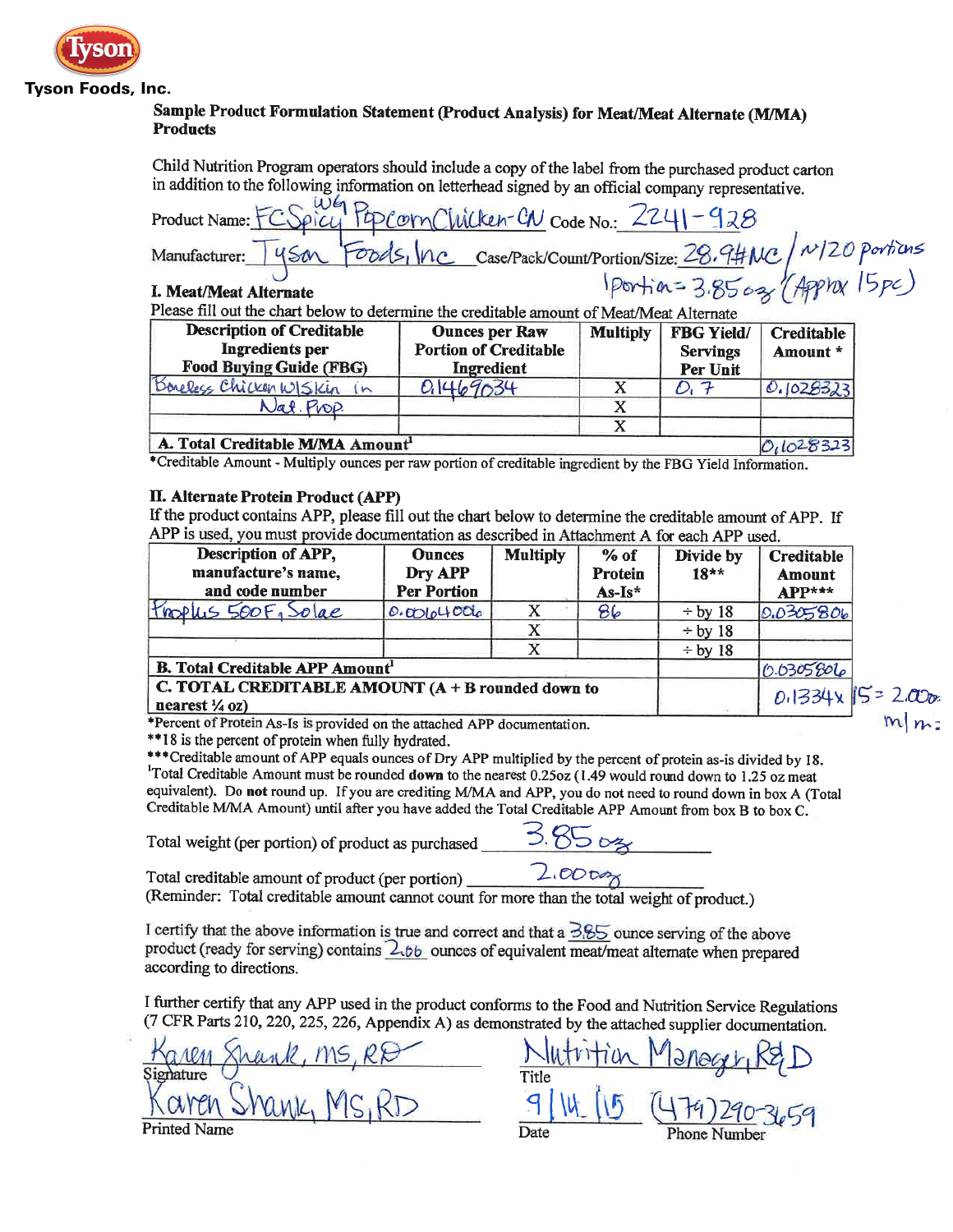

# Formulation Statement for Documenting Grains in School Meals Required Beginning SY 2013-2014 Crediting Standards Based on Revised Exhibit A<br>weights per oz equivalent

School Food Authorities (SFAs) should include a copy of the label from the purchased product carton in addition to the following information on letterhead signed by an official company representative. Grain products may be credited based on previous standards through SY 2012-2013. The new crediting standards for grains (as outlined in Policy Memorandum SP 30-2012) must be used beginning  $SY$  2013-2014. SFAs have the option to choose the crediting method that best fits the specific needs of the menu planner.

 $224 - 928$ Dieu Pobcom Chicken CN Product Name: Manufacturer:  $Tysin$   $Fords$   $mc$   $Case/Pack/Count/Portion/Size$ :  $28.9HMC$ <br>
1. Does the product meet the Whole Grain-Rich Criteria: Yes  $X_{No}$  (Approx  $15p$ )<br>
(Refer to SP 30-2012 Grain Requirements for the National School Lunch Program and Sc

How many grams:  $0.04$  q | Serving II. Does the product contain non- creditable grains: Yes  $\frac{\chi}{\chi}$  No (Products with more than 0.24oz equivalent or 3.99 grams for Groups A-G and 6.99 grams for Group H of noncreditable grains cannot be credited using Exhibit A weights. Please use template for crediting using amount of creditable grains).

III. Use Policy Memorandum SP 30-2012 Grain Requirements for the National School Lunch Program and School Breakfast Program: Exhibit A to determine if the product fits into Groups A- $G$ .  $\tilde{G}$ roup  $H$  or  $G$ roup  $I$ . (Please be aware that different methodologies are applied to calculate servings of grain component based on creditable grains. Groups A-G use the standard of 16 grams creditable grain per oz eq; Group H uses the standard of 28 grams creditable grain per oz eq; and Group I is reported by volume or weight). Indicate which Exhibit A Group (A-I) the Product Belongs:  $\Box$ 

| <b>Description of</b><br><b>Product per Food</b><br><b>Buying Guide</b> | <b>Portion Size of</b><br><b>Product as</b><br>Purchased | <b>Weight of one ounce</b><br>equivalent as listed<br>in SP 30-2012 | <b>Creditable</b><br>Amount |
|-------------------------------------------------------------------------|----------------------------------------------------------|---------------------------------------------------------------------|-----------------------------|
| Batter Tupe Conting                                                     | <b>10.0786</b>                                           | C <sub>1</sub>                                                      | 0.0186                      |
| Total Craditable Amount                                                 |                                                          |                                                                     | $X15=$<br>. 00              |

untable Amount

(Portion size) ÷ (Exhibit A weight for one oz eq)

 $2$ Total Creditable Amount must be rounded down to the nearest quarter (0.25) oz eq. Do not round up.

Total weight (per portion) of product as purchased Total contribution of product (per portion) le COO2

I further certify that the above information is true and correct and that  $a\overline{3} \partial \overline{5}$  ounce portion of this product (ready for serving) provides *SCoz* equivalent Grains. I further certify that non-creditable grains are not above 0.24 oz eq. per portion.

ank, MS, RDT

 $|V||$  15